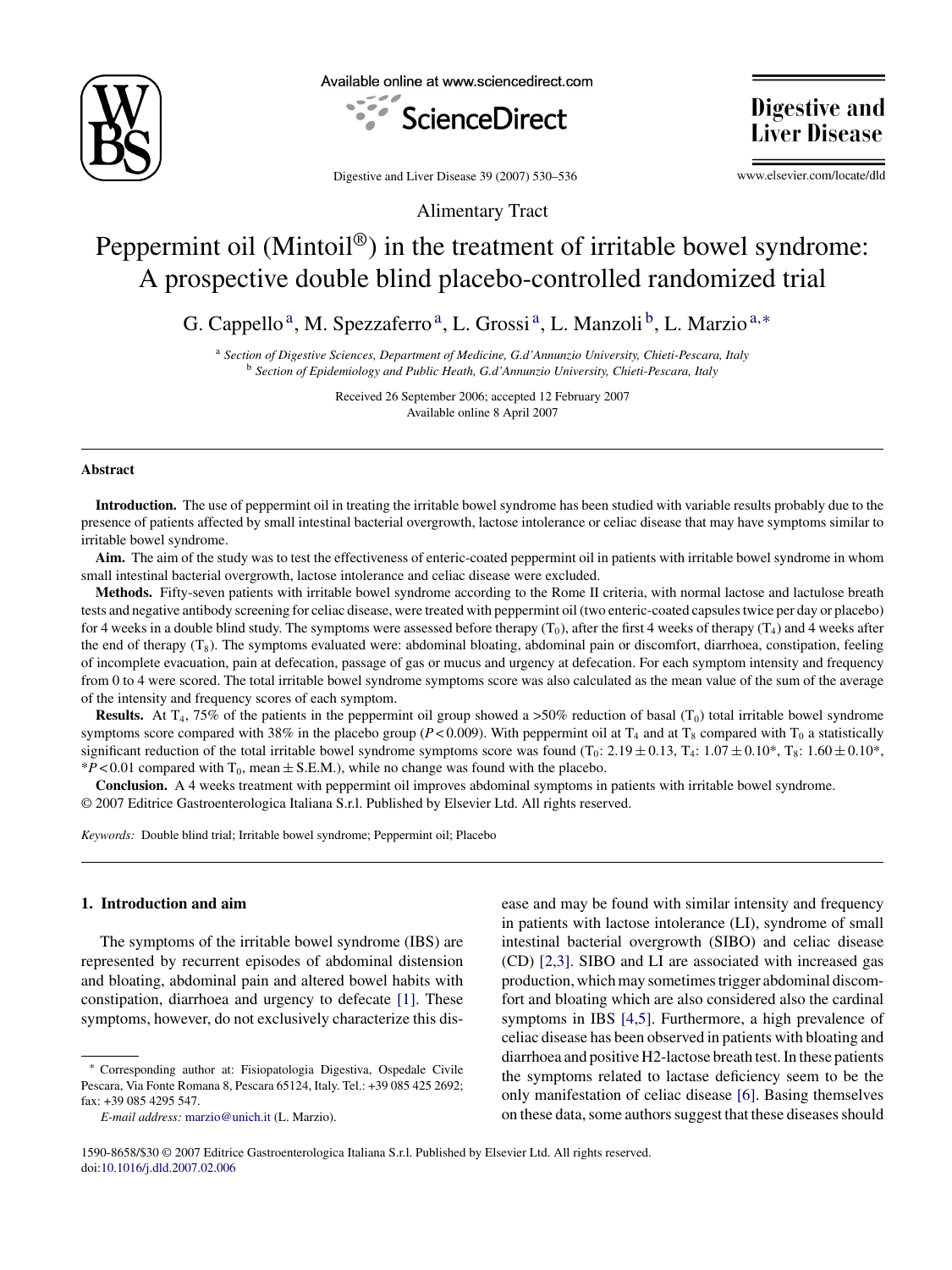be previously excluded in clinic therapeutic trials with investigational drugs that affect IBS [\[7\].](#page-5-0) Peppermint oil has been tested in children [\[8\]](#page-5-0) and adults[\[9\]](#page-5-0) with IBS, with conflicting results. A recent meta-analysis on this topic concluded that the role of peppermint oil has not yet been established beyond a reasonable doubt [\[10\].](#page-5-0) Among the various possibilities of applying this therapy, the potential inclusion of patients with the above-cited diseases should be taken into account.

The aim of the study was, therefore, to test the effectiveness of pH-dependent, enteric-coated, peppermint oil in patients with symptoms indicative of IBS in whom SIBO, LI and CD have been excluded.

#### **2. Materials and methods**

Patients with symptoms indicative of IBS that met the Rome II criteria [\[11\]](#page-5-0) were investigated. All patients had a negative lactose breath test for lactose intolerance (a positive test required an increase in breath hydrogen >20 ppm within 90 or 180 min after an oral ingestion of <20 g lactose powder diluted in 150 ml tap water) and a lactulose breath test for bacterial overgrowth (a positive test required two distinct peaks >20 ppm of breath hydrogen within 90 min after 6 g lactulose diluted in 150 ml tap water). Both tests were performed during the month preceding the study. A stool test for ova and/or parasites, occult stool blood, blood test for full count, liver function tests, tissue transglutaminase and anti-endomysium antibodies for CD had to be in the normal range. Abdominal ultrasound and total colonoscopy were performed when required by clinical symptoms. The exclusion criteria were: age under 18 and over 80 years, previous surgery on the abdomen except appendectomy, inflammatory bowel disease, colonic diverticular disease, intestinal neoplasia, systemic disease, thyroid disease and chronic assumption of medication that could interfere with intestinal motility, secretion and sensation.

The study was approved by the ethical committee of G.d'Annunzio University.

# *2.1. Protocol*

The study was a randomized, double blind, placebocontrolled study. Peppermint oil and a placebo were prepared in enteric-coated, gastro-protected capsules which do not dissolve during their passage through the stomach and which only dissolve when there is intestinal pH of 7.0 or higher. Each capsule was filled with 225 mg of peppermint oil and 45 mg of Natrasorb, a particular starch that absorbs oils in solid powder (Mintoil® Cadigroup, Rome, Italy), while the placebo contained 225 mg of maltodextrin with mint flavour (Cadigroup, Rome, Italy). Each patient admitted to the study was randomly given two capsules of peppermint oil or placebo twice a day, for 4 weeks, on the basis of data from a computergenerated list. The capsules were administered 1 h before meals in order to guarantee low gastric pH which prevents an

untimely capsule dissolution with the release of peppermint oil into the stomach.

The symptoms score data were collected by two researchers (G.C. and M.S.), following an intensity and frequency scale from 0 to 4 – intensity:  $0 =$  absent,  $1 = \text{mild}, 2 = \text{moderate}, 3 = \text{severe}, 4 = \text{unbearable}; \text{frequency}:$  $0 =$  absent,  $1 =$  once per month,  $2 =$  once per week,  $3 =$  twice per week, 4 = > three times per week. Symptoms were made note of at the beginning of the trial, at the end of the trial (4 weeks later) and 4 weeks after the end of the trial. The symptoms evaluated were the following: abdominal bloating or distension, abdominal pain or discomfort, diarrhoea (>3 defecation/day, constipation (<3 stools/week), pain at evacuation, urgency of bowel movement, sense of incomplete evacuation and passage of gas or mucus**.** A total IBS symptoms score was also calculated as follows: (a) a mean score for each symptom was obtained for each patient adding the relative intensity and frequency scores and halving this value; (b) the mean scores of the eight symptoms were summed for each patient and divided by 8, obtaining a total IBS mean score for every patient. The collection of symptoms was performed at entry  $(T_0)$ , at the end of treatment  $(T_4)$  and 4 weeks after the end of treatment  $(T_8)$ . Remission of IBS symptoms was defined as a >50% improvement of the overall IBS symptoms score from baseline  $T_0$  to  $T_4$  and  $T_8$ .

#### *2.2. Statistical analysis*

The sample size was calculated assuming a mean difference between groups on the basis of the total change of the total IBS symptoms score before and after the treatment of 1.0 or greater points (with a standard deviation  $= 1.0$ ), which was considered a clinically relevant difference. With  $\alpha = 0.05$ ,  $\beta$  = 0.80 and considering a 10% value of withdrawals and dropouts, a minimum number of 25 patients was therefore required in each group.

Two sets of populations were identified for the purpose of assessing the effectiveness, namely, the "intention to treat" (ITT) group and "per protocol" (PP) group. The  $\chi^2$ -test was used to compare the percentage of patients with remission of the IBS symptoms in the group of peppermint oil versus that of the placebo. The Student's *t*-test for paired data was used to test the changes in the symptoms score between  $T_0$ and  $T_4$  and  $T_8$  within the group with peppermint oil and within the group with the placebo. The Mann–Whitney *U*test (two-tailed) was used to compare the symptoms score between peppermint oil and the placebo at  $T_0$ ,  $T_4$  and  $T_8$ . A *P*-value <0.05 was considered statistically significant. Data are presented as mean  $\pm$  S.E.M.

## **3. Results**

#### *3.1. Characteristics at baseline*

Fifty-seven patients, who satisfied the inclusion criteria, were studied: 28 taking peppermint oil and 29 taking a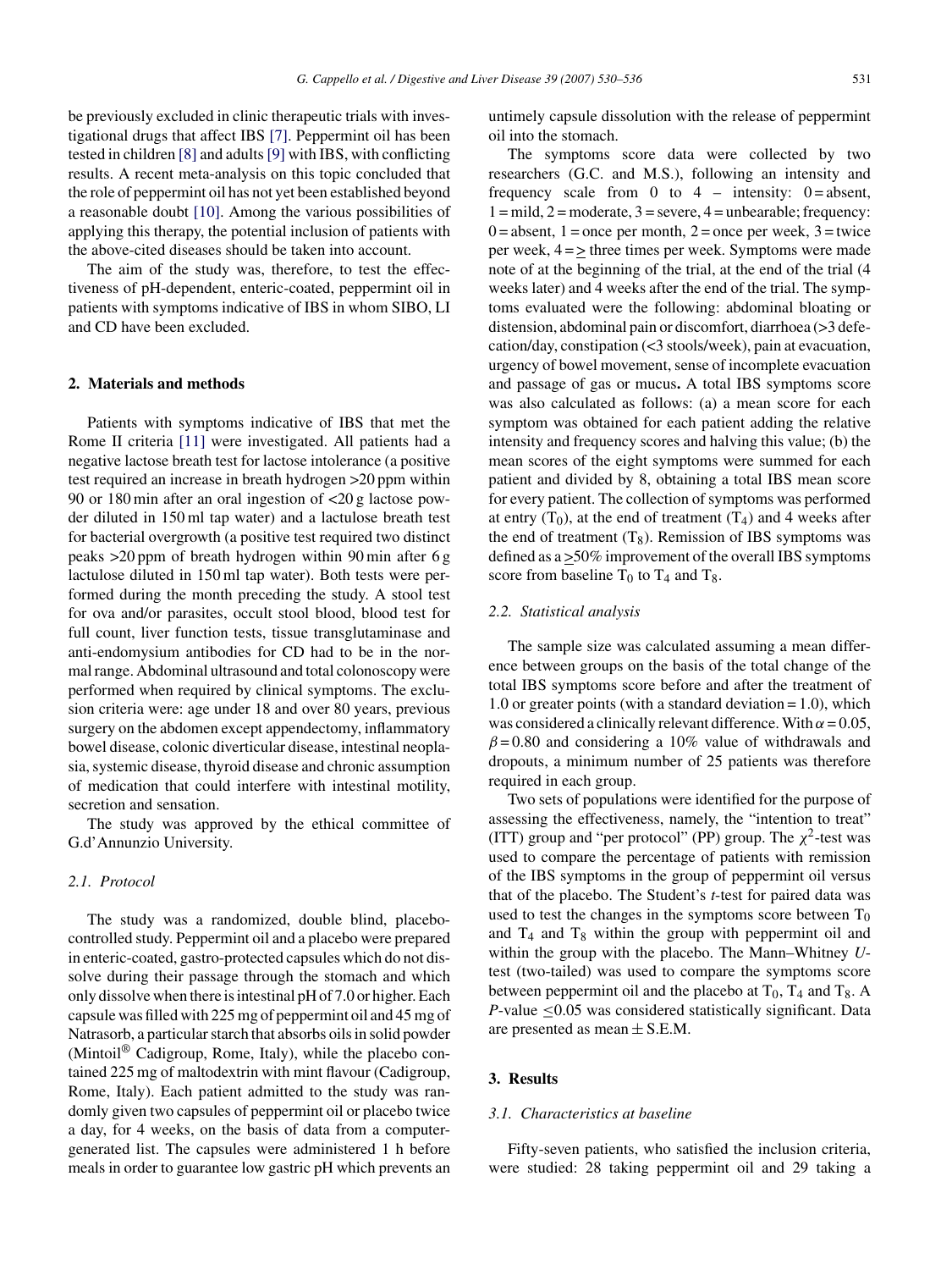| Table 1                                                                                |
|----------------------------------------------------------------------------------------|
| Distribution of IBS symptoms among patients with IBS taking peppermint oil or placebo. |

| Total patients                   | Peppermint oil (No. 24) | (%) | Placebo (No. 26) | $(\%)$ |      |
|----------------------------------|-------------------------|-----|------------------|--------|------|
| Abdominal pain or discomfort     | 24                      | 100 | 26               | 100    | n.s. |
| Bloating or distension           | 22                      | 92  | 24               | 89     | n.s. |
| Diarrhoea                        | 18                      | 75  | 20               | 74     | n.s. |
| Constipation                     |                         | 25  | O                | 26     | n.s. |
| Feeling of incomplete evacuation |                         | 50  | 16               | 59     | n.s. |
| Urgency                          | 12                      | 50  | 16               | 59     | n.s. |
| Pain at evacuation               | 12                      | 50  | 10               | 38     | n.s. |
| Pass of gas or mucus             | 14                      | 58  | 15               | 60     | n.s. |

\*  $\chi^2$ -test.

placebo. At  $T_8$ , 4 weeks after the completion of the treatment period, three patients in the peppermint oil group and three patients in the placebo group did not return for the final control examination. These patients were excluded from the study. One patient in the peppermint group withdrew due to intense heartburn after taking the medication. The data from fifty patients, therefore, were available for comparison. Twenty-four patients were in the peppermint oil group (18 women, 6 men; mean age 42, range 22–58) and 26 patients (20 women and 6 men; mean age 40, range 20–60) in the placebo group. The two groups were balanced regarding smokers/non-smokers and the consumption of alcohol (72% of patients in the peppermint oil and 75% in the placebo group did not smoke, and 83% and 88%, respectively, drank less than 15 g of ethyl alcohol per day). The two groups were well balanced regarding the baseline symptoms in terms of the percentage of patients with the presence or absence of a specific symptom (Table 1) and basal symptoms score (Fig. 1).

#### *3.2. Response to treatment*

At the end of the 4 weeks of treatment  $(T_4)$  and of the subsequent 4 weeks  $(T_8)$ , a statistically significant higher number of patients in the peppermint oil group had a  $\geq$ 50% reduction in the mean total IBS symptoms score versus the placebo group at both ITT and PP analyses (Table 2).

The variation of the total IBS symptoms score computed at  $T_0$ ,  $T_4$  and  $T_8$  is described in Fig. 1. It may be observed that in the group treated with peppermint oil there was a statistically significant improvement in total IBS symptoms score  $(P<0.01)$  at T<sub>4</sub>, with a persisting beneficial effect at  $T_8$  ( $P < 0.05$ ) too. In the placebo group there was a reduc-



Fig. 1. Total IBS symptoms score (mean  $\pm$  S.E.M.) before (T<sub>0</sub>), after 4 weeks of treatment  $(T_4)$  with peppermint oil (Pe) or placebo (Pl) and after 4 weeks of wash out  $(T_8)$ . (\*)  $P < 0.05$  vs.  $T_0$  (*t*-test);  $(\blacksquare)$   $P < 0.05$  vs. placebo (Mann–Whitney *U*-test).

tion in the total IBS symptoms score at  $T_4$  ( $P < 0.05$ ) with a return falling within the baseline values at  $T_8$  (Fig. 1). In the peppermint oil group all the symptoms evaluated were significantly reduced at  $T_4$  and at  $T_8$ , while in the placebo group, diarrhoea, pain and bloating improved significantly at T4 ([Fig. 2\).](#page-3-0)

The Mann–Whitney *U*-test used to compare the peppermint oil group with the placebo group, showed a statistically significant lower total IBS symptoms score in the peppermint oil group in comparison with that of the placebo at  $T_4$ and  $T_8$  (Fig. 1). The same test also showed that the score of each symptom evaluated was significantly lower at  $T_4$  in the peppermint oil group in comparison with the placebo group [\(Fig. 2\).](#page-3-0)

Table 2 Number of patients with  $>50\%$  reduction of total IBS symptoms score at  $T_4$  and  $T_6$ 

| Trainber of patients with $\leq$ 90% reduction of total HDD symptoms score at 14 and 18 |               |  |                |               |  |  |  |  |  |  |
|-----------------------------------------------------------------------------------------|---------------|--|----------------|---------------|--|--|--|--|--|--|
| PP                                                                                      |               |  |                |               |  |  |  |  |  |  |
| Peppermint oil                                                                          | Placebo       |  | Peppermint oil | Placebo       |  |  |  |  |  |  |
| 75\%(18/24)                                                                             | 38\% (10/26)  |  | $64\%/18/28$   | 34\% (10/29)  |  |  |  |  |  |  |
| $54\%/13/24)$                                                                           | $11\% (3/26)$ |  | $46\%/13/28$   | $10\% (3/29)$ |  |  |  |  |  |  |
|                                                                                         |               |  |                |               |  |  |  |  |  |  |

 $*$   $\gamma^2$ -test.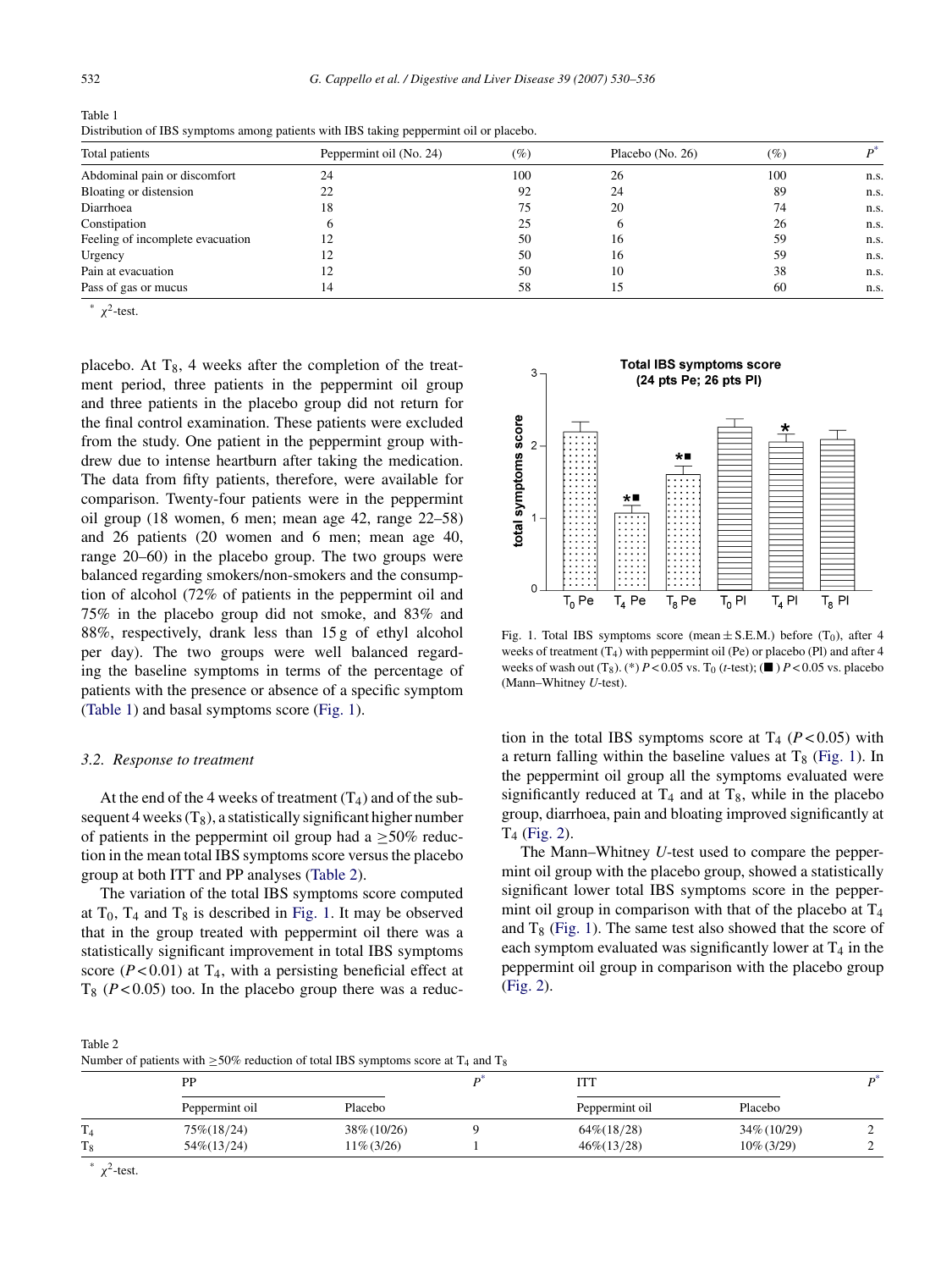<span id="page-3-0"></span>













Fig. 2. Mean value between intensity and frequency of IBS symptoms (mean  $\pm$  S.E.M.) before (T<sub>0</sub>), after 4 weeks of treatment (T<sub>4</sub>) with peppermint oil (Pe) or placebo (Pl) and after 4 weeks of wash out  $(T_8)$ . (\*)  $P < 0.05$  vs.  $T_0$  (*t*-test); ( $\blacksquare$ )  $P < 0.05$  vs. placebo (Mann–Whitney *U*-test).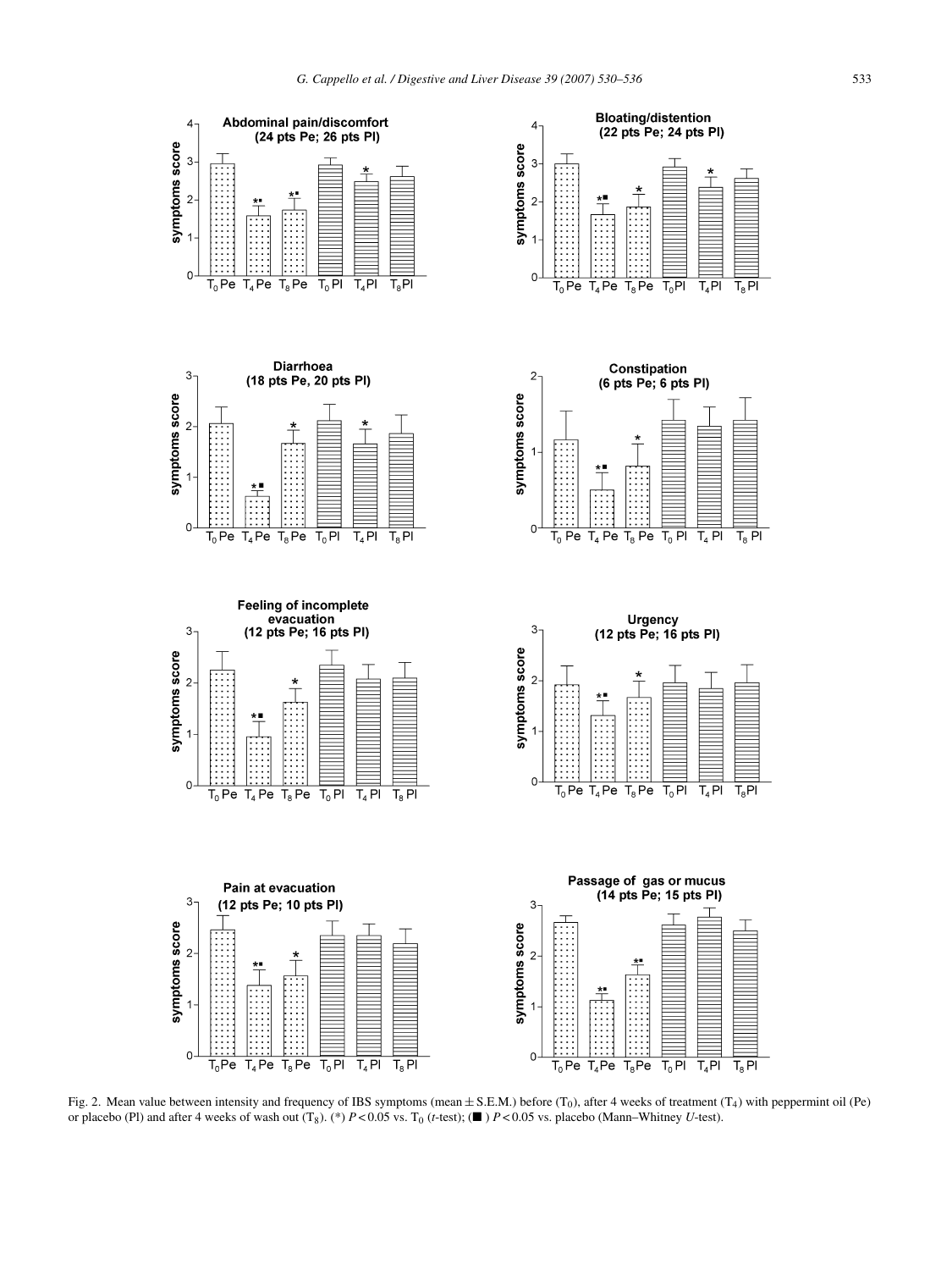# **4. Discussion**

This study shows that, in patients with IBS, treatment with enteric-coated capsules of peppermint oil given twice a day for 4 weeks is more effective than placebo in reducing abdominal symptoms related to IBS than a placebo. The beneficial effect of peppermint oil also lasts for 1 month after the therapy in more than 50% of treated patients.

Several types of therapy are available for IBS treatment and include bulking agents, prokinetics, antispasmodics, 5- HT agonists and antagonists, smooth muscle relaxants and antidepressants. However, most studies are hampered by poor methodology and inconclusive findings [\[12\].](#page-5-0) Furthermore, complementary and alternative medical therapies and practices such as hypnotherapy, forms of herbal therapy and certain probiotics are widely employed in the treatment of IBS. The absence of truly randomized placebo-controlled trials for many of these therapies has limited meaningful progress in this area [\[13\].](#page-5-0)

So far, few studies have shown a beneficial effect of peppermint oil on symptoms of IBS both in adults and in children. A critical review and meta-analysis published in the American Journal of Gastroenterology [\[10\]](#page-5-0) analysed five double blind, placebo-controlled trials. Two trials did not demonstrate significant differences between peppermint oil versus placebo in patients with IBS [\[14,15\],](#page-5-0) while the other three found a significant difference [\[16–18\]. S](#page-5-0)everal methodological limitations were identified and the conclusion of these authors was that, despite the apparently positive results of the published trials, the role of peppermint oil in the treatment of IBS was far from being established. Since then, two more trials have been published on this topic: one in children and the other in adults. In the first trial in the adult population from Taiwan [\[9\]](#page-5-0) some relief in the severity of symptoms was recorded in 79% of the patients treated with peppermint oil with significant differences from the placebo group. In the second study on children [\[8\]](#page-5-0) affected by IBS a general improvement in the symptoms was found in 76% of the patients treated with peppermint oil compared with 19% of those receiving the placebo. However, symptoms such as abdominal distension and gas production remained unchanged. The lack of the effectiveness of peppermint oil on such symptoms found in this study may be explained by the presence of patients affected by LI or SIBO that may account for 5–50% of patients with IBS, according to recent studies [\[19,20\].](#page-5-0)

In our study the improvement in IBS symptoms observed in the group treated with peppermint oil may be due to the relaxing effect of peppermint on the intestinal smooth muscle obtained by the interference of menthol with the movement of calcium across the cell membrane [\[21\].](#page-5-0) Furthermore, the antispasmodic effect of peppermint oil could explain both the reduced diarrhoea present in the majority of our patients through a prolongation of oro-caecal transit time [\[22\]](#page-5-0) but also of the constipation present in the rest of the group. In fact, antispasmodics in fact may decrease the functional obstruction caused by increased phasic colonic contractions that may be present in constipation [\[23\].](#page-5-0)

Constipation and related symptoms including bloating, abdominal distension, difficulty at evacuation, pain at evacuation and the feeling of incomplete evacuation also improved in our patients. Since these symptoms may be related to abnormal intestinal gas production [\[24,25\]](#page-5-0) an action on enteric bacteria for peppermint oil may be suggested. Peppermint oil has an intrinsic antibacterial activity in vitro and in vivo, and it has been shown that it is able to reduce the intestinal hydrogen production in patients with bacterial overgrowth [\[26\].](#page-6-0) Its influence on the enteric flora presumably persists beyond the therapeutic period, an effect that may explain why the positive effect of peppermint oil on IBS symptoms was still present in more than half of our patients 1 month after the end of therapy. Indeed, a similar effect has been recorded in a recent study with probiotics in IBS [\[27\].](#page-6-0)

In this study the therapeutic trial lasted 4 weeks, which is normally considered too short a period for the observation of a condition such as IBS, which is, by definition, chronic and intermittent. In the present study, however, the total IBS symptoms score calculated at the end of the 4 weeks of treatment with peppermint oil is strikingly reduced in comparison with the placebo. This suggests that a longer period of therapy is unlikely to produce a more positive response. On the contrary, since after treatment the beneficial effect was lost in about 50% of the patients, it may be also suggested that a longer period of therapy may be required if an improvement in symptoms is to be maintained.

The placebo effect in the present study is in the range of all similar studies in IBS. It must be underlined that the specific improvement that has been recorded with the placebo on diarrhoea and bloating in our study may be due to the intrinsic effect of maltodextrin, the principal component of our placebo capsule that has been shown to be effective in children with infectious diarrhoea [\[28\].](#page-6-0)

Three patients in each group left their group during the study due to reasons not linked to the treatment. One patient in the peppermint oil group refused to continue the study due to prolonged heartburn and a minty taste in his mouth. This side-effect, already recorded in previous studies [\[8,17\], m](#page-5-0)ay be due to the incorrect assumption of the capsule (patient chewing the capsule) or due to the capsule dissolving too early into the stomach, causing oesophageal reflux of gastric juice mixed with menthol.

In summary, this study shows that patients with IBS may benefit from a 4-week treatment with enteric-coated peppermint oil. The improvement in the symptoms lasts longer than the therapeutic period in almost half of the treated patients. These data suggest that when peppermint oil is administered for a short 4-week period, it is safe and effective for patients with IBS.

Further studies, however, with longer therapeutic periods will be required before the definite impact of peppermint oil therapy in IBS can be established.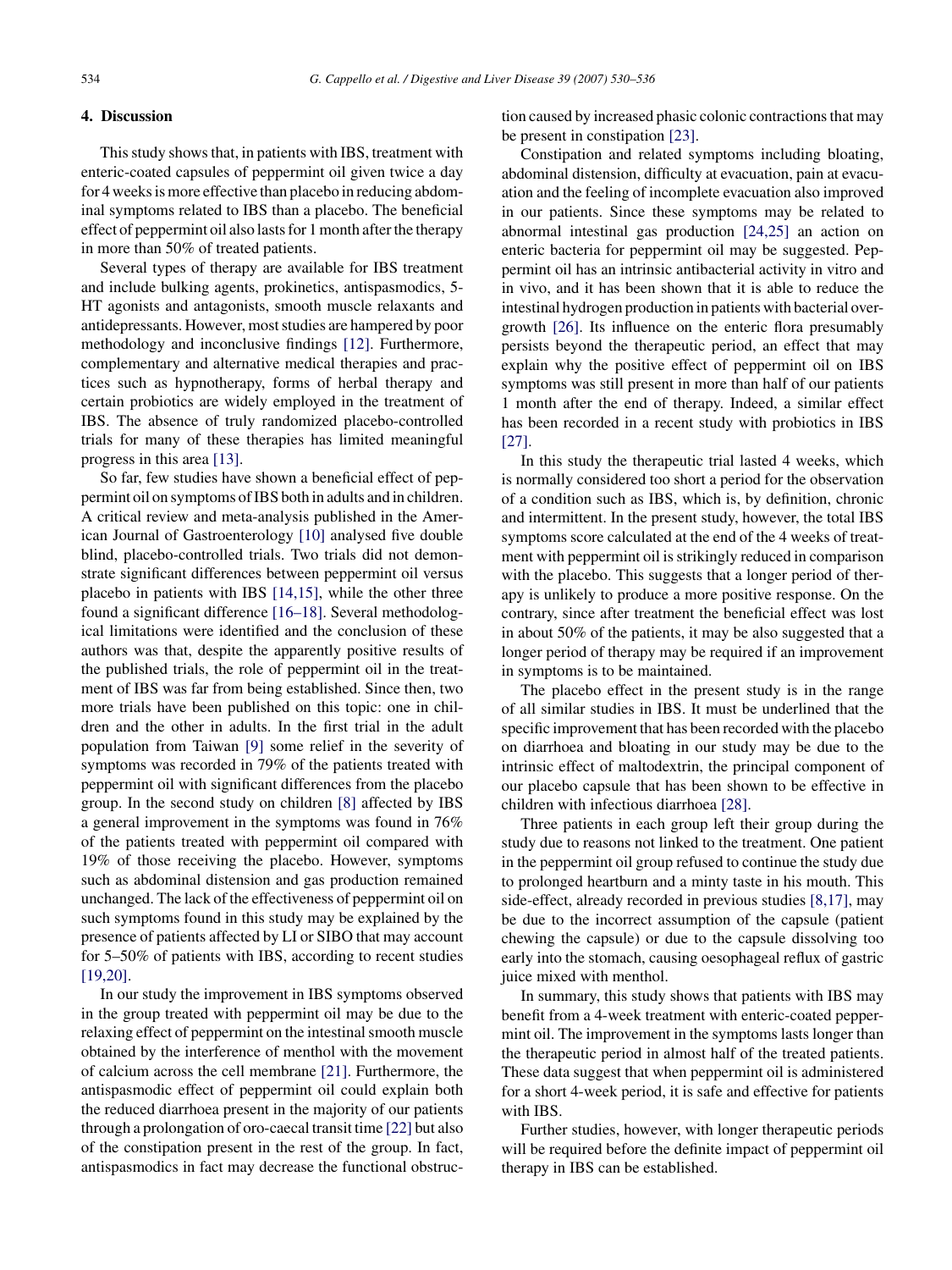# <span id="page-5-0"></span>**Practice points**

- Consider that in IBS symptoms such as abdominal discomfort or pain, bloating, constipation or diarrhoea are present also in lactose intolerance, small intestinal bacterial overgrowth and celiac disease.
- Perform in every patients with a suggested diagnosis of IBS a lactose, glucose or lactulose breath test and dosage of the antibody to tissue transglutaminase.
- Most of the available substances suggested for the treatment of IBS is devoted towards the reduction of a specific symptom such as constipation, diarrhoea and bloating or pain, and their therapeutic effect is limited to a short period of time.

# **Research agenda**

- The therapeutic choice for IBS includes bulking agents, prokinetics, antispasmodics, 5-HT agonists and antagonists, smooth muscle relaxants, antidepressants, hypnotherapy, some forms of herbal extract and certain probiotics. Controlled clinical trials with a clear-cut evidence of a real efficacy of these substances are few and most of them are hampered by poor methodology and inconclusive findings.
- IBS may be due to altered intestinal microflora, excessive intestinal smooth muscle motility, reduced bowel wall compliance and enhanced pain perception. The search of a substance that may act on one or more of these cited points may be beneficial in the treatment of the disease.

#### **Conflict of interest statement** None declared.

## **Acknowledgement**

The authors thank Mrs. Catherine Hlywka for reviewing the English style of the manuscript.

#### **References**

[1] Thompson WG, Longstreth GF, Drossman DA, Heaton KW, Irvine EJ, Müller-Lissner SA. Functional bowel disorders and functional abdominal pain. Gut 1999;45(Suppl. 2):43–7.

- [2] Frissora CL, Koch KL. Symptom overlap and comorbidity of irritable bowel syndrome with other conditions. Curr Gastroenterol Rep 2005;7:264–71.
- [3] Lin HC. Small intestinal bacterial overgrowth: a framework for understanding irritable bowel syndrome. J Am Med Assoc 2004;292: 852–8.
- [4] Pimentel M, Kong Y, Park S. Breath testing to evaluate lactose intolerance in irritable bowel syndrome correlates with lactulose testing and may not reflect true lactose malabsorption. Am J Gastroenterol 2003;98:2700–4.
- [5] Vernia P, Di Camillo M, Marinaro V. Lactose malabsorption, irritable bowel syndrome and self-reported milk intolerance. Dig Liver Dis 2001;33:234–9.
- [6] Ojetti V, Nucera G, Migneco A, Gabrielli M, Lauritano C, Danese S, et al. High prevalence of celiac disease in patients with lactose intolerance. Digestion 2005;71:106–10.
- [7] De Giorgio R, Barbara G, Stanghellini V, Cremon C, Salvioli B, De Ponti F, et al. Diagnosis and therapy of irritable bowel syndrome. Aliment Pharmacol Ther 2004;20(Suppl. 2):10–22.
- [8] Kline RM, Kline JJ, Di Palma J, Barbero GJ. Enteric-coated, pHdependent peppermint oil capsules for the treatment of irritable bowel syndrome in children. J Pediatr 2001;138:125–8.
- [9] Liu JH, Chen GH, Yeh HZ, Huang CK, Poon SK. Enteric-coated peppermint-oil capsules in the treatment of irritable bowel syndrome: a prospective, randomized trial. J Gastroenterol 1997;32: 765–8.
- [10] Pittler MH, Ernst E. Peppermint oil for irritable bowel syndrome: a critical review and metaanalysis. Am J Gastroenterol 1998;93: 1131–5.
- [11] Ringel Y, Sperber AD, Drossman DA. Irritable bowel syndrome. Annu Rev Med 2001;52:319–38.
- [12] Lesbros-Pantoflickova D, Michetti P, Fried M, Beglinger C, Blum AL. Meta-analysis: the treatment of irritable bowel syndrome. Aliment Pharmacol Ther 2004;20:1253–69.
- [13] Hussain Z, Quigley EM. Systematic review: complementary and alternative medicine in the irritable bowel syndrome. Aliment Pharmacol Ther 2006;23:465–71.
- [14] Nash P, Gould SR, Bernardo DE. Peppermint oil does not relieve the pain of irritable bowel syndrome. Br J Clin Pract 1986;40:292–3.
- [15] Carling I, Svedberg LE, Hulten S. Short term treatment of the irritable bowel syndrome: a placebo-controlled trial of peppermint oil against hyoschamine. OPMEAR 1989;34:55–7.
- [16] Dew MJ, Evans BK, Rhodes J. Peppermint oil for the irritable bowel syndrome: a multicentre trial. Br J Clin Pract 1984;38:394–8.
- [17] Lech Y, Olesen KM, Hey H, Rask-Pedersen E, Vilien M, Ostergaard O. Treatment of irritable bowel syndrome with peppermint oil. A doubleblind study with a placebo. Ugeskr Laeger 1988;150:2388–9.
- [18] Rees WD, Evans BK, Rhodes J. Treating irritable bowel syndrome with peppermint oil. Br Med J 1979;6194:835–6.
- [19] Farup PG, Monsbakken KW, Vandvik PO. Lactose malabsorption in a population with irritable bowel syndrome: prevalence and symptoms. A case-control study. Scand J Gastroenterol 2004;39:645–9.
- [20] Peralta S, Petta S, Venezia G, Bellia U, Cammà C, Craxì A. Small intestinal bacterial overgrowth: a new face of irritable bowel syndrome? Dig Liver Dis 2006;38(Suppl. 1):S203.
- [21] Hills JM, Aaronson PI. The mechanism of action of peppermint oil on gastrointestinal smooth muscle. Gastroenterology 1991;101:55–65.
- [22] Grigoleit HG, Grigoleit P. Gastrointestinal clinical pharmacology of peppermint oil. Phytomedicine 2005;12:607–11.
- [23] Snape Jr WJ. Role of colonic motility in guiding therapy in patients with constipation. Dig Dis 1997;15:104–11.
- [24] Nobaek S, Johansson ML, Molin G, Ahrne S, Jeppsson B. Alteration of intestinal microflora is associated with reduction in abdominal bloating and pain in patients with irritable bowel syndrome. Am J Gastroenterol 2000;95:1231–8.
- [25] Pimentel M, Mayer AG, Park S, Chow EJ, Hasan A, Kong Y. Methane production during lactulose breath test is associated